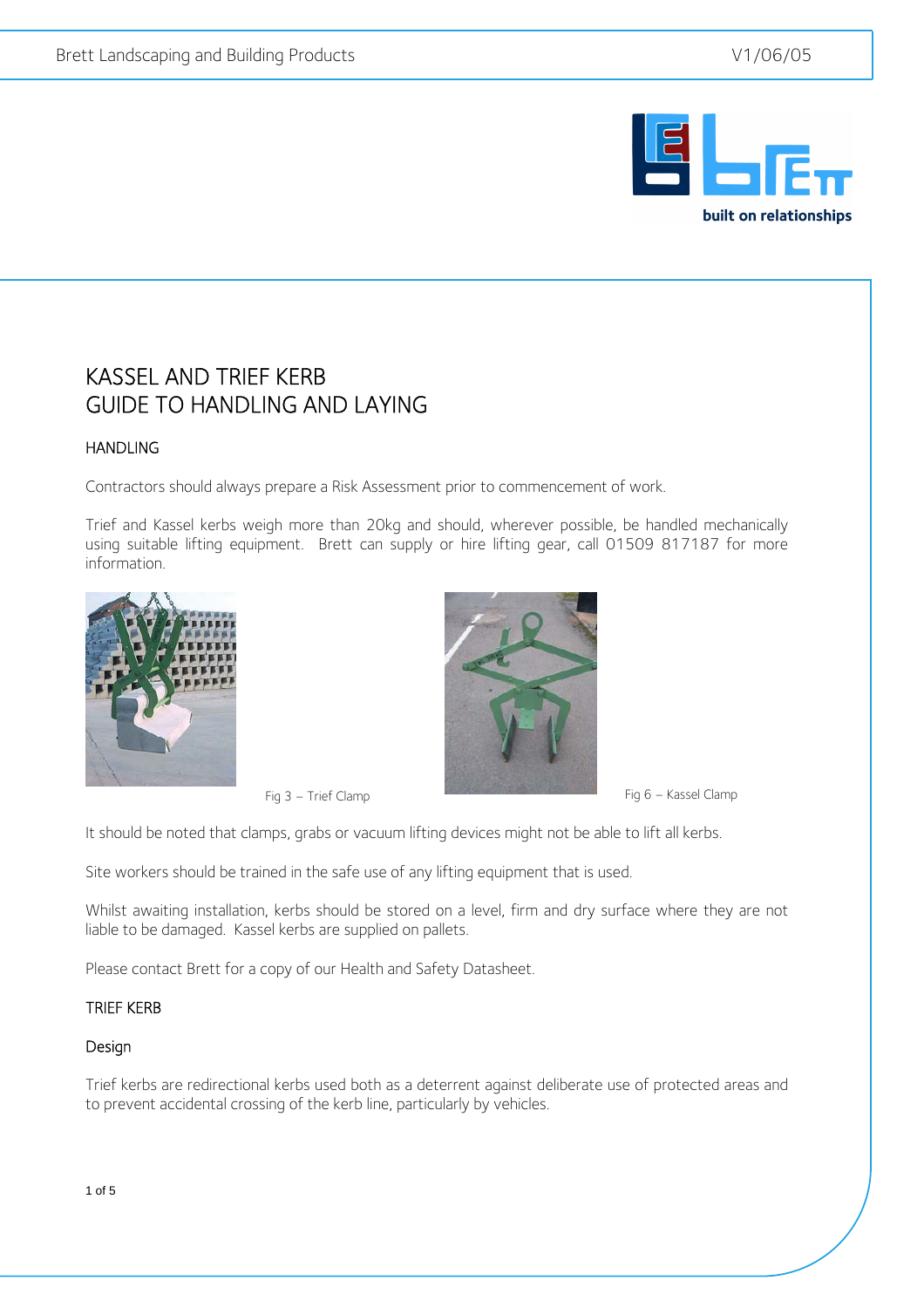

### Product Range

 $\overline{a}$ 

Trief kerbs are available in three sizes:

- GST2a is suitable for general usage
- GST2 has a reduced base depth for situations where construction depth is limited, eg on bridge decks
- GST1 (Trief Cadet) is used where traffic type and speed is "lighter" such as in town centres.

The line of the kerb at the road edge remains unaffected by the installation of Trief kerb (fig 2).



Trief Kerb with two 38mm dia. dowel holes are available (please check for availability). These units are placed on the concrete foundation and dowel bars (560mm x 16mm dia.) driven down into the foundation. The gap around the bars should be filled with grout.

When laying to radius, special taper-end stones are supplied in GST2a for 1.5m, 3.0m and 4.5m external radius. For other profiles/larger radii short straight kerbs should be used and the joints opened to a maximum of 25mm. Pointing of joints is not normally required. Brett can also cut units to exact requirements on demand.

Tapered kerbs are supplied to assist transition from Trief to either half batter or splay profile with an up stand of 120/125mm.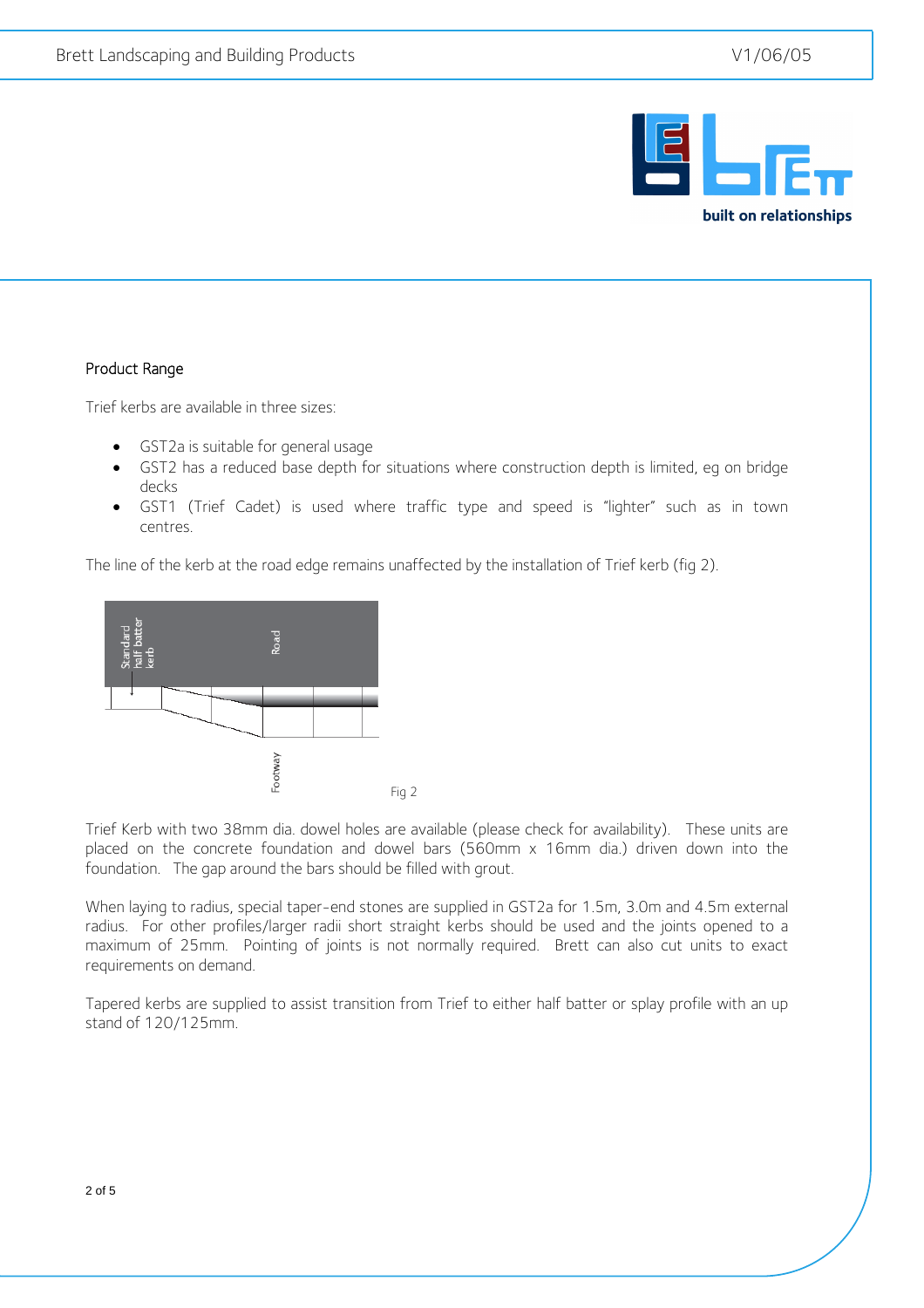

#### Installation

 $\overline{a}$ 

Trief kerbs are laid dry butt-jointed (joint size min. 3mm) on either a mortar bed on a pre-formed kerb race or on a suitable stiff semi-dry concrete foundation. The kerbs should be adjusted to line and level (see fig1) and haunched as high up the rear face as possible taking account of the surface to be laid at the rear of the kerb.

The toe of the kerb should be set with a 25mm up stand against the road surface.

The foundation should be 610mm wide and 200mm thick and the haunching 230mm wide at the base.



Fig 1

For installations where the haunching cannot be this substantial or where extra support is deemed to be required, dowel bars (300mm x 160mm dia.) should be used at 455mm centres.

#### KASSEL KERBS

#### Design

Kassel kerbs are easy access kerbs used at bus stops to help drivers to dock the bus safely and as close as possible to the kerb – they also reduce the step height onto the bus to increase safety and speed of boarding whilst preventing potential tyre damage experienced with standard kerbs. The boot shaped profile ensures that vehicle weight on the toe always offsets tyre pressure on the contact face eliminating kerb movement.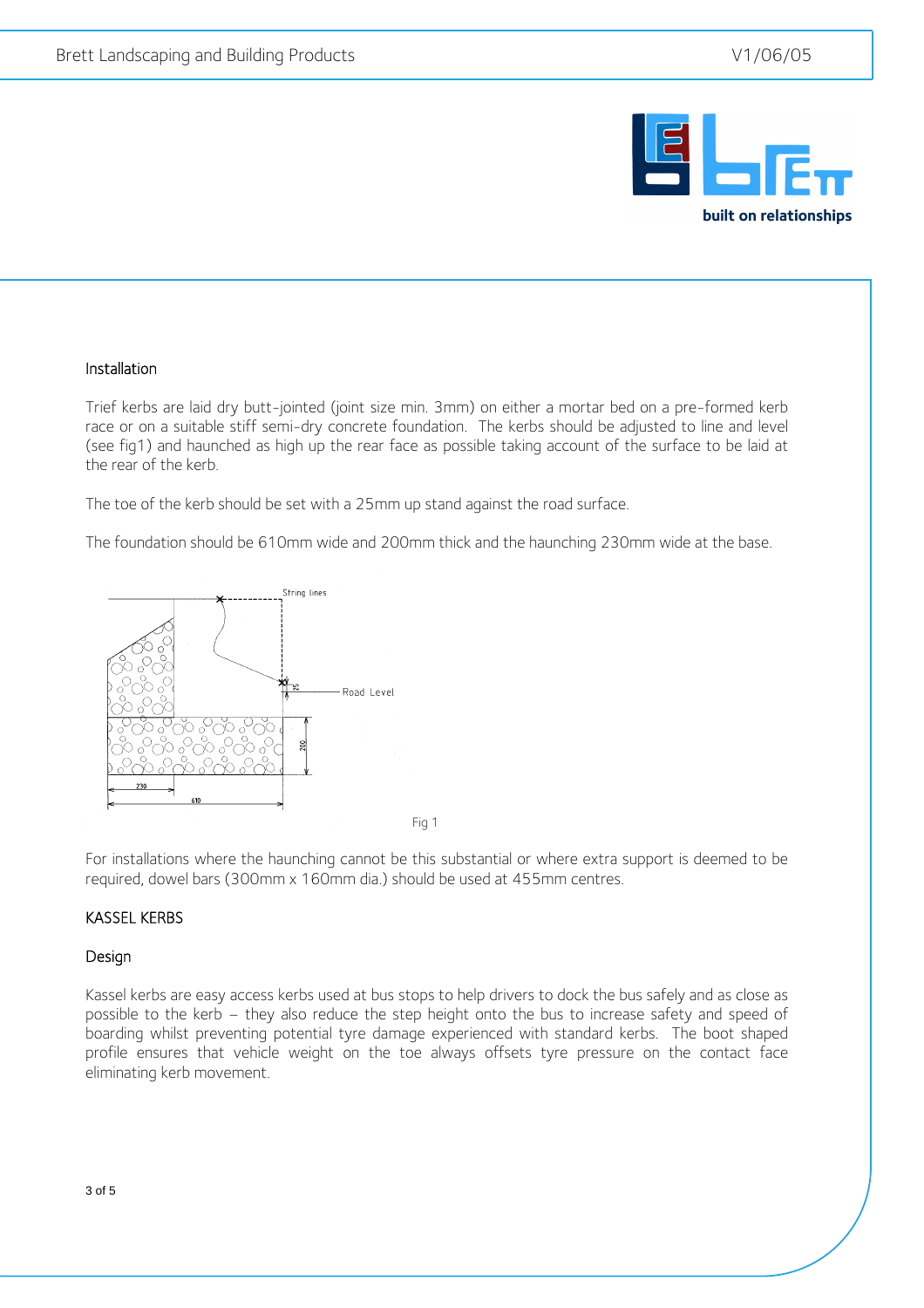

### Product Range

 $\overline{a}$ 

Kassel Kerbs are available in

- Standard and half standard kerbs
- Transition to standard half batter kerbs
- Radius units

Brett can also cut to exact requirements on demand.

#### Installation

Kassel kerbs are laid dry butt-jointed (joint size min. 3mm) on either a mortar bed on a pre-formed kerb race or on a suitable stiff semi-dry concrete foundation.

The kerbs should be adjusted to line and level (see fig 4) taking account of the slope on the top of the kerb, and haunched as high as possible up the rear face whilst allowing for the surfacing to be laid at the rear of the kerb.

The foundation should be 690mmm wide and 200mm thick and the haunching 225mm wide at the base.